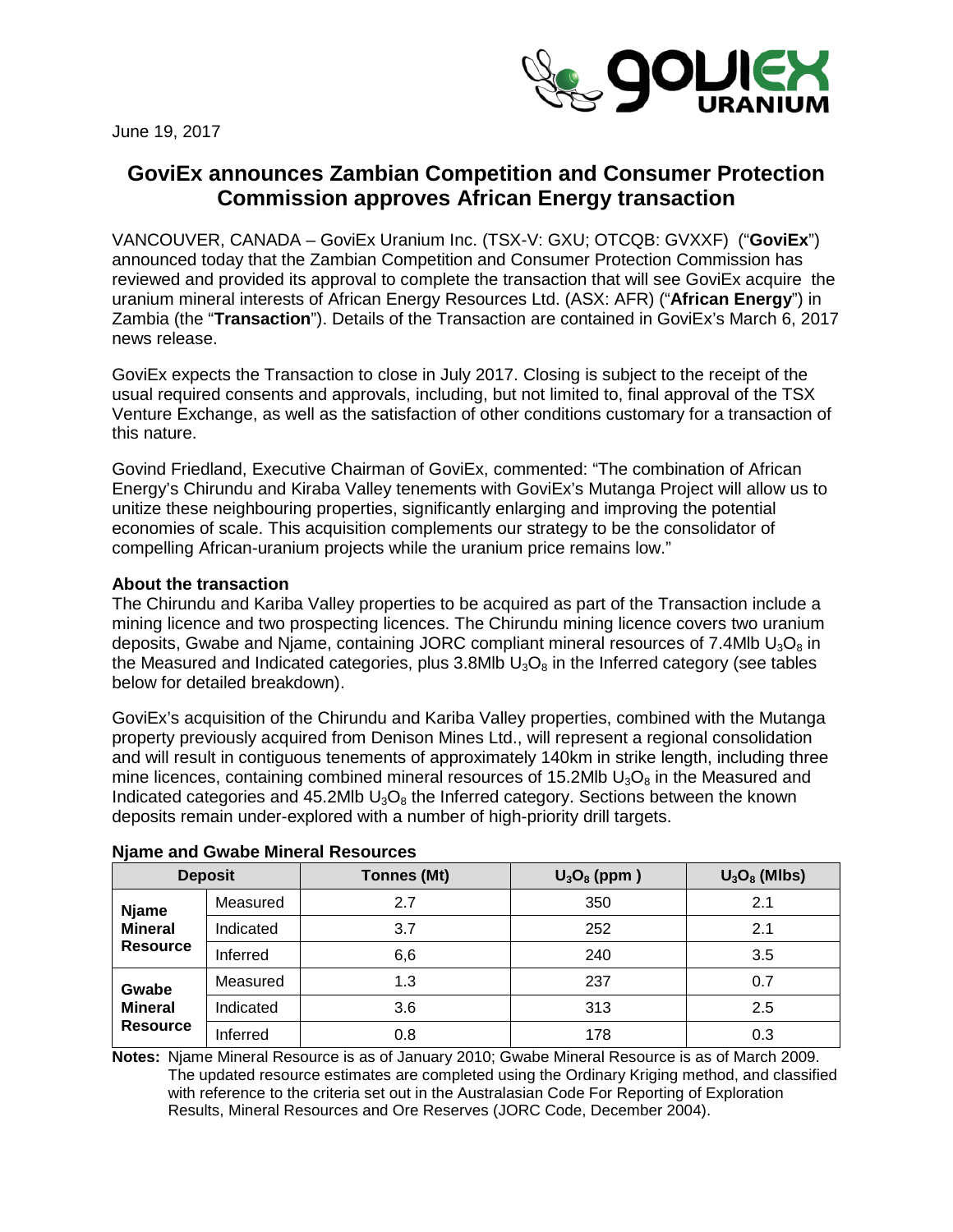# **Mutanga Uranium Project**

|                | $U_3O_8$<br><b>Lower Cut-off</b> | <b>Measured</b> |                      | <b>Indicated</b>   |                | <b>Inferred</b>  |                         |                |                |                                         |
|----------------|----------------------------------|-----------------|----------------------|--------------------|----------------|------------------|-------------------------|----------------|----------------|-----------------------------------------|
| <b>Deposit</b> |                                  | Tonnes<br>(Mt)  | $\frac{0.56}{(ppm)}$ | $U_3O_8$<br>(MIbs) | Tonnes<br>(Mt) | $\frac{1}{2}O_3$ | $\frac{U_3O_8}{(Mlbs)}$ | Tonnes<br>(Mt) | (ppm)<br>ပ္ခံ့ | U <sub>3</sub> O <sub>s</sub><br>(MIbs) |
| Mutanga        | 100                              | 1.88            | 481                  | 2.0                | 8.4            | 314              | 5.8                     | 7.20           | 206            | 3.3                                     |
| Mutanga Exts   | 200                              |                 |                      |                    |                |                  |                         | 0.50           | 340            | 0.4                                     |
| Mutanga East   | 200                              |                 |                      |                    |                |                  |                         | 0.20           | 320            | 0.1                                     |
| Mutanga West   | 200                              |                 |                      |                    |                |                  |                         | 0.50           | 340            | 0.4                                     |
| <b>Dibwe</b>   | 100                              |                 |                      |                    |                |                  |                         | 17.00          | 234            | 9                                       |
| Dibwe East     | 100                              |                 |                      |                    |                |                  |                         | 39.80          | 322            | 28.2                                    |
|                | <b>Total</b>                     | 1.88            | 481                  | 2.0                | 8.4            | 314              | 5.8                     | 65.20          | 287            | 41.4                                    |

In order to comply with the requirement that a Mineral Resource must have reasonable prospects for economic extraction, a third party (Roscoe Postle and Associates, "RPA") prepared a preliminary conceptual Whittle pit optimization for reporting of Mineral Resources within the conceptual pit shell, based on a uranium price of \$70/lb  $U_3O_8$ .

Mutanga's Mineral Resources as at September 12, 2013, are classified in accordance with the Canadian Institute of Mining, Metallurgy and Petroleum's "CIM Definition Standards – For Mineral Resources and Mineral Reserves" in accordance with the requirements of National Instrument 43-101 "Standards of Disclosure for Mineral Projects" (the Instrument). Mineral Resource estimates reflect the company's reasonable expectation that all necessary permits and approvals will be obtained and maintained.

The Mineral Resource Statement was prepared Mr. Malcom Titley as the Qualified Person (QP) as defined by the CIM Definition Standards and Section 5.1 of National Instrument 43-101 – Standards of Disclosure for Mineral Projects, Form 43-101F1 and Companion Policy 43-101).

Source: Technical Report filed "NI 43-101 Technical Report Mineral Resource Estimates for the Mutanga Uranium Project, Denison Mines Corp Zambia Africa", dated September 12, 2013. Prepared by CSA Global (UK) Ltd for Denison Mines Corp.

Mineral Resources that are not mineral reserves do not have to demonstrate economic viability. Mineral Resources are subject to infill drilling, permitting, mine planning, mining dilution and recovery losses, among other things, to be converted into Mineral Reserves. Due to the uncertainty associated with Inferred Mineral Resources, it cannot be assumed that all or any part of an Inferred Mineral Resource will ever be upgraded to Indicated or Measured Mineral Resources, including as a result of continued exploration.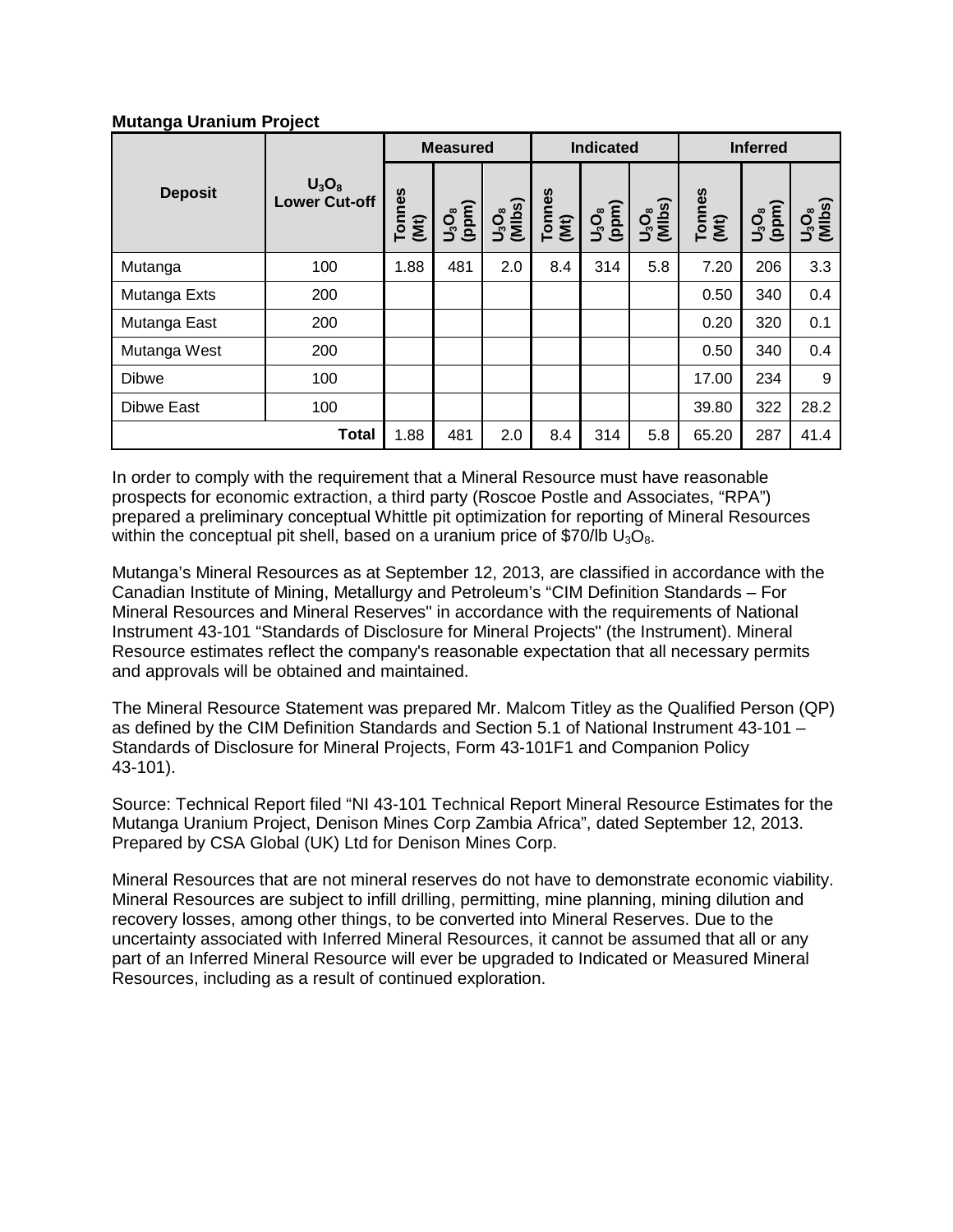#### **Qualified persons**

The scientific and technical information disclosed in this release regarding the Mutanga Project has been reviewed, verified and approved by Dr. Rob Bowell, a chartered chemist of the Royal Society of Chemistry, a chartered geologist of the Geological Society of London and Fellow of the Institute of Mining, Metallurgy and Materials, who is an independent Qualified Person under the terms of National Instrument 43-101 for uranium deposits.

The scientific and technical information disclosed in this release in relation to the Chirundu and Kariba Valley properties has been reviewed Dr. Frazer Tabeart (an employee and the Managing Director of African Energy), who is a member of The Australian Institute of Geoscientists. Dr Tabeart has sufficient experience, which is relevant to the style of mineralization and type of deposit under consideration and to the activity which he is undertaking to qualify as a Competent Person under the 2012 Edition of the Australasian Code for reporting of Exploration Results, Mineral Resources and Ore Reserves. Dr. Tabeart consents to the inclusion of the data in the form and context in which it appears.

## **About GoviEx Uranium**

GoviEx is a mineral resource company focused on the exploration and development of uranium properties in Africa. GoviEx's principal objective is to become a significant uranium producer through the continued exploration and development of its flagship Mine Permitted Madaouela Project in Niger, its Mutanga Project in Zambia, and its other uranium properties in Africa.

#### **Contact information**

Govind Friedland, Executive Chairman Daniel Major, Chief Executive Officer +1 604-681-5529 info@goviex.com Website: [www.goviex.com](http://www.goviex.com/)

Neither TSX Venture Exchange nor its Regulation Services Provider (as that term is defined in the policies of the TSX Venture Exchange) accepts responsibility for the adequacy or accuracy of this release.

## **Cautionary statement regarding forward-looking statements**

This news release may contain forward-looking information within the meaning of applicable securities laws. All information and statements other than statements of current or historical facts contained in this news release are forward-looking information. Forward-looking statements are subject to various risks and uncertainties concerning the specific factors disclosed here and elsewhere in GoviEx's periodic filings with Canadian securities regulators. When used in this news release, words such as "will", "could", "plan", "estimate", "expect", "intend", "may", "potential", "should," and similar expressions, are forward-looking statements. Information provided in this document is necessarily summarized and may not contain all available material information.

Forward-looking statements include, without limitation, statements regarding completion of the Transaction and other statements that are not facts. Forward-looking statements are based on a number of assumptions and estimates that, while considered reasonable by management based on the business and markets in which GoviEx operates, are inherently subject to significant operational, economic and competitive uncertainties and contingencies.